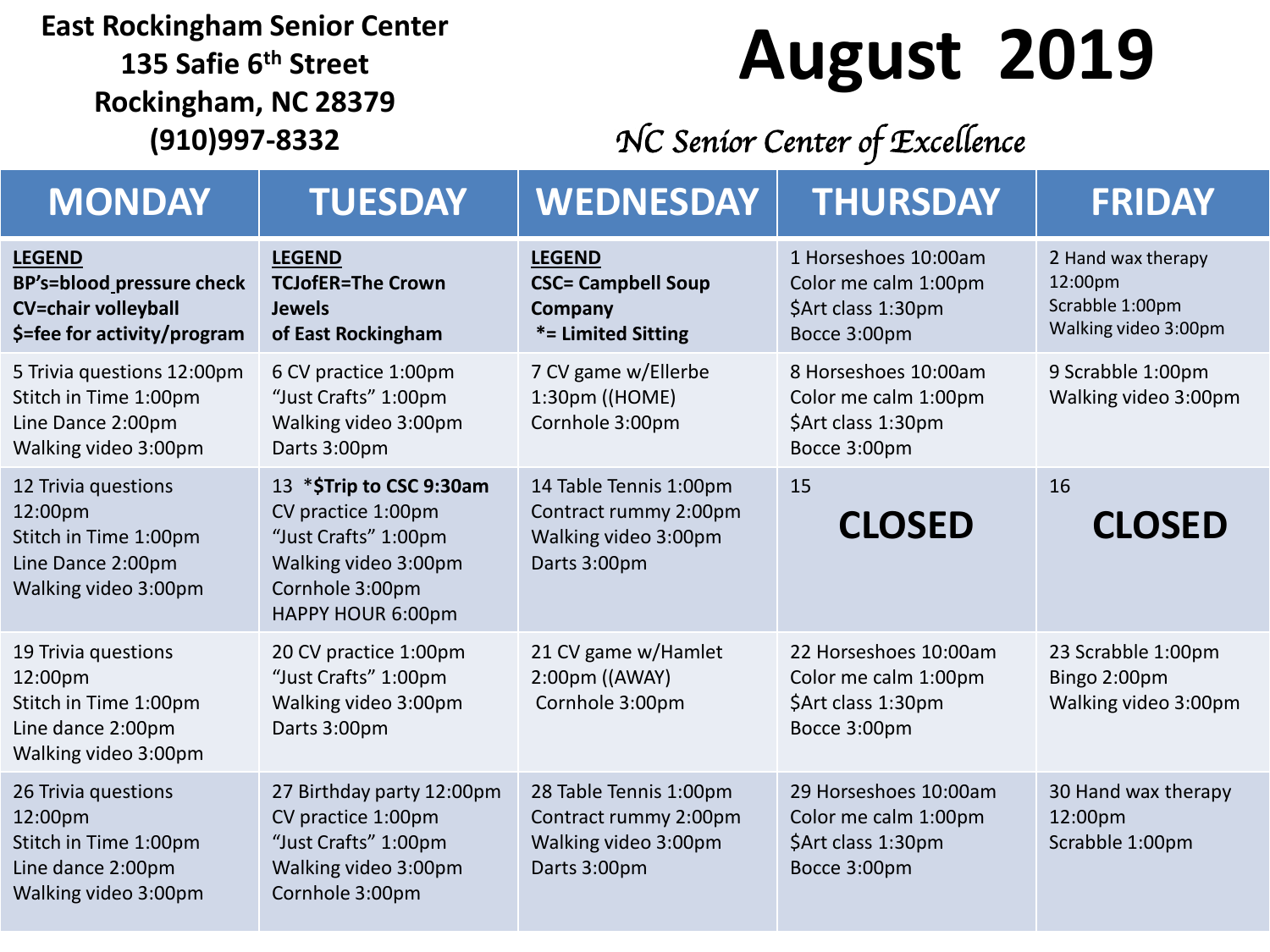Ellerbe Senior Center<br>306 Millstone Road, Ellerbe, NC 28338 910-652-6006

## August 2019

| <b>Monday</b>                                                | <b>Tuesday</b>                                                         | Wednesday                                                                                                      | <b>Thursday</b>                                             | <b>Friday</b>                      |
|--------------------------------------------------------------|------------------------------------------------------------------------|----------------------------------------------------------------------------------------------------------------|-------------------------------------------------------------|------------------------------------|
| Legend: $$=$ Fee for<br>program/activity                     |                                                                        |                                                                                                                | $\mathbf{1}$<br>Bingo 12:15pm with<br><b>Richmond Pines</b> | $\overline{2}$<br>Scrabble 12:15pm |
| 5<br>Bingo 12:15pm with<br>Richmond Co. Hospice              | 6<br>Card Club 12:30pm                                                 | $\overline{7}$<br><b>Volleyball Practice</b><br>10:00am<br><b>Game at Pruitt Health</b><br>2:00 <sub>p</sub> m | 8<br>Bingo 12:15pm                                          | 9<br>Aggravation 12:15pm           |
| 12<br>Bingo 12:15pm with<br><b>United Healthcare</b>         | 13<br>Card Club 12:30pm                                                | 14<br><b>CLOSED</b>                                                                                            | 15<br><b>CLOSED</b>                                         | 16<br><b>CLOSED</b>                |
| 19<br>Bingo 12:15pm with<br><b>Humana</b>                    | 20<br>Card Club 12:30pm                                                | 21<br><b>Volleyball Practice</b><br>10:00am<br>Game @2:00pm v/s<br><b>Hamlet Home</b>                          | 22<br>Bingo12:15pm with<br><b>Autumn Care-</b>              | 23<br>Triominos 12:15pm            |
| 26<br>Bingo 12:15pm with<br><b>Mt.Gilead Assisted Living</b> | 27 CLOSED<br>* \$Trip to<br><b>Albemarle/Morrow</b><br><b>Mountain</b> | 28<br><b>Volleyball Practice</b><br>10:00am                                                                    | 29<br><b>Bingo 12:15pm</b>                                  | 30<br>Scrabble 12:15pm             |